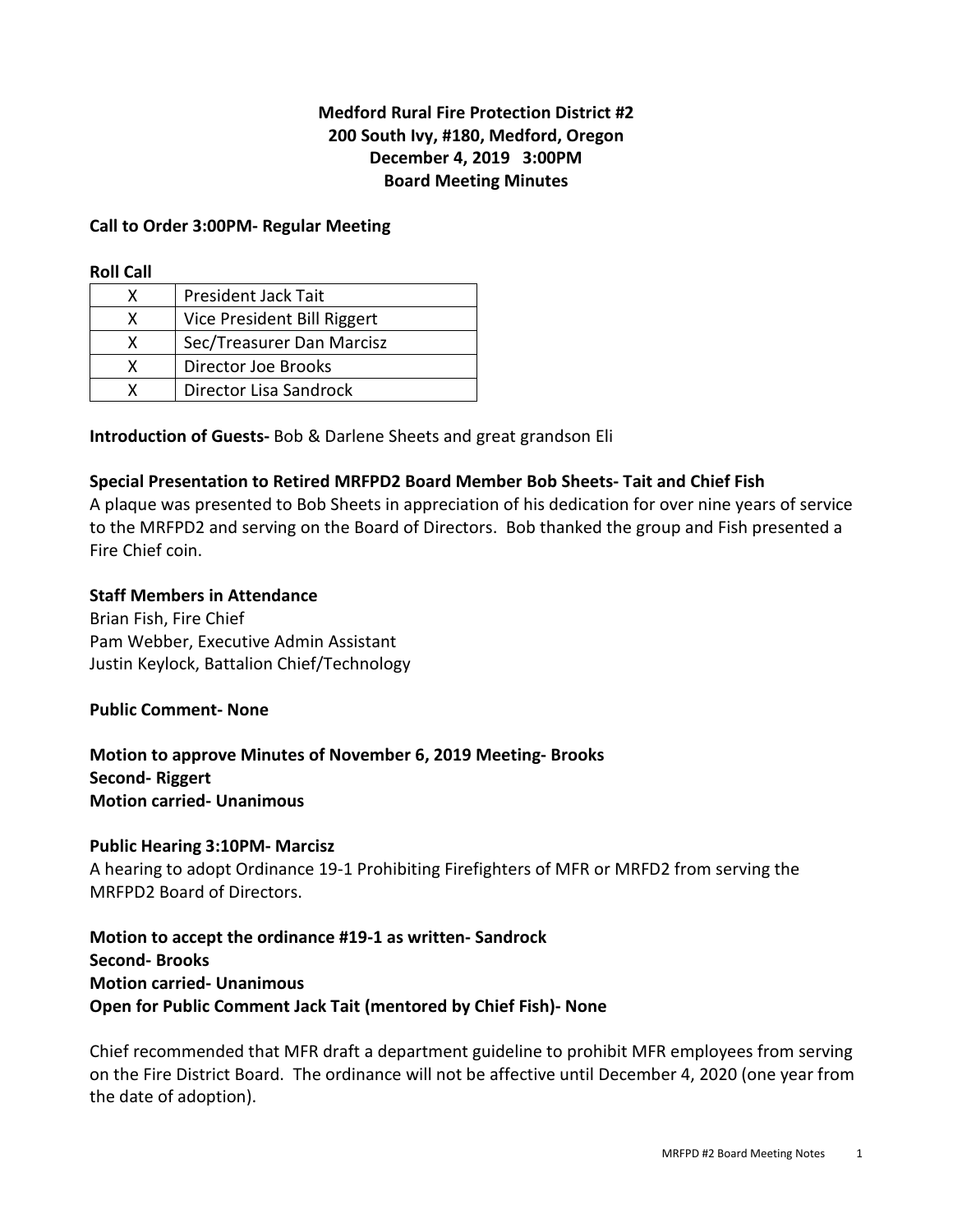# **Agenda Meeting Attendees- Riggert & Tait**

#### **Financial Report- Marcisz**

| <b>Expenses</b>                                                     | <b>Line Item</b> |        |
|---------------------------------------------------------------------|------------------|--------|
| PO#1763 PCN Strategies, Inc- Mobile Data Comp Equip for Type 3 & 6  | 14,523.57        | 2-5560 |
| PO#1765 Knox Company- Med Vault for Type 3 (wildland apparatus)     | 1,692.00         | 2-5560 |
| PO#1778 Teleflex LLC- Laryngoscope Handles/Blades                   |                  | 1-5140 |
| PO#1780 National Hose Testing- Annual Testing                       | 5,513.75         | 1-5005 |
| PO#1781 Hughes Fire Equipment, Inc- Change order request for Type 3 | 140.49           | 2-5500 |
| PO#1782 Card Member Services- Ladder for Type 3                     | 1,052.60         | 2-5560 |
| PO#1783 Rosebud Multimedia- Public Notice for Ordinance 19-1        |                  | 1-5060 |
| <b>Secretary Treasurer Monthly Stipend</b>                          | 650.00           | 1-5180 |
| Total                                                               | 24,387.61        |        |

## **Motion to pay \$24,387.61 in expenses- Brooks Second- Sandrock Motion carried- Unanimous**

Tax revenues for the month of November total- \$1,968,840.55

Marcisz shared information about how the SDAO Longevity Program saves the district 5% annually on insurance premiums.

# **Motion to continue the District's membership to the SDAO longevity program - Riggert Second- Brooks**

# **Motion carried- Unanimous**

## **Correspondence-**

- Oregon State Pool notification of a rate change 2.45% to 2.25%
- Insurance premium contributions will increase 10% for 2020. There was additional information about the incentive shared with the board members.
- 2020 SDAO Conference, February 2-9 in Seaside, OR- Marcisz suggested that Sandrock attend. Lisa Sandrock is interested.

**Motion to support and permit a MRFPD2 Board Member to the SDAO 2020 Conference- Marcisz Second- Riggert Motion carried- Unanimous**

#### **New Business**

## **Recruiting Budget Committee Members- Marcisz**

It was noted that Bob Sheets is interested in serving as a Budget Committee member. Marcisz will send him an invitation.

## **Succession Planning- Marcisz**

Marcisz sent a communication to the Budget Committee members and did not receive a response. He asked that board members seek interested applicants.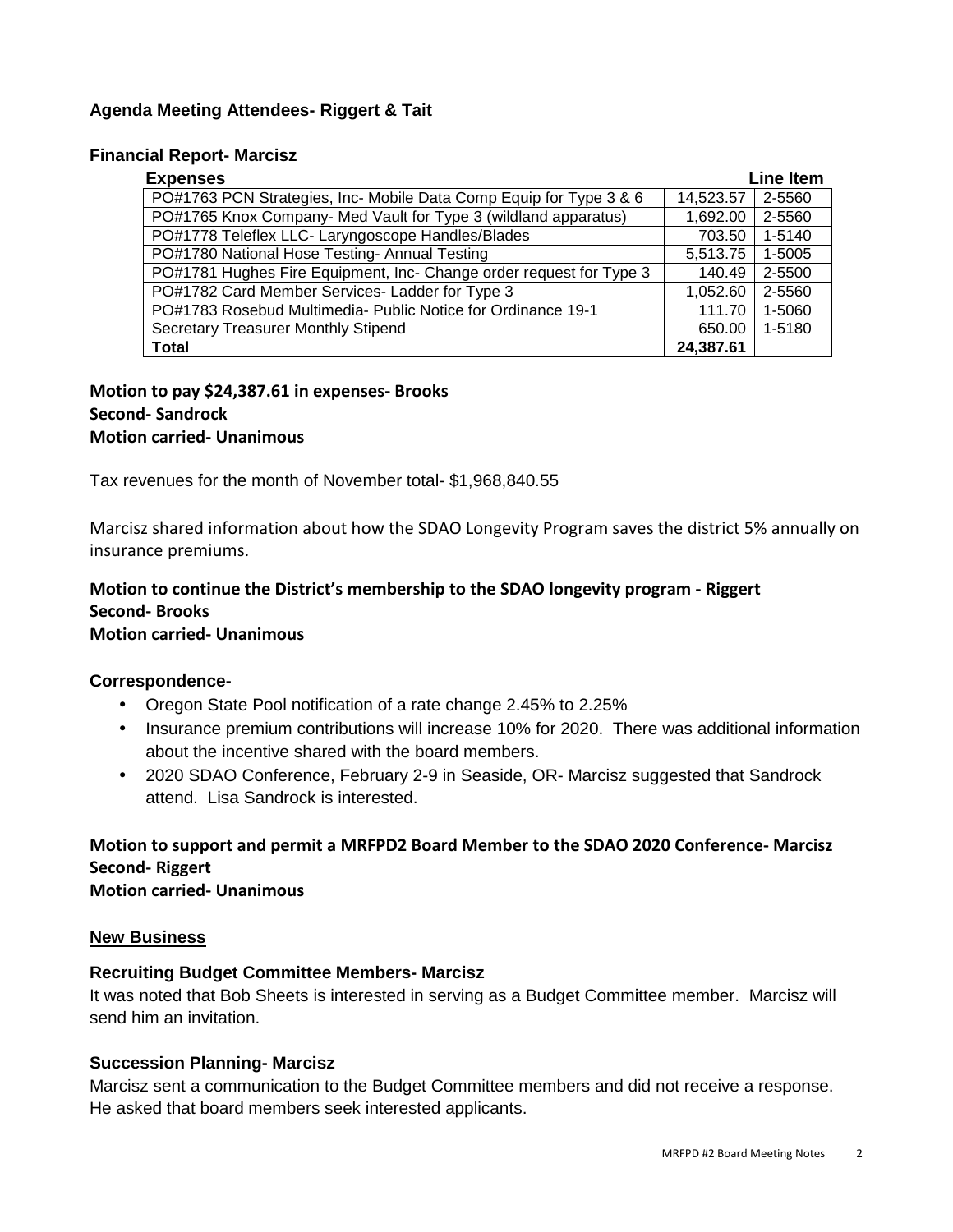## **Managing the Policy Manual Index-**

Marcisz noted that the Policy Manual is a living document and needs a keeper of the index. Sandrock indicated she is interest, but would like to look at the document first.

Reschedule January 2020 Meeting (Falls on Jan 1st) **Motion to reschedule the January meeting to January 8, 2020- Marcisz Second- Sandrock Motion carried- Unanimous** 

## **Old Business**

# **Type III Certificate of Origin- Webber**

It was agreed that the best location for Certificate of Origin for the Type III Engine is stored with the MRFPD#2 records at the MFR office.

# **SDAO Grant- Marcisz**

The SDAO safety equipment grant for the MFR Training Building was submitted in October. The first priority goes to districts that have not received one in the previous cycle. This grant is to equip training building with roof anchors to meet OSHA requirements. This also prompted a discussion regarding a budget for additional training building equipment.

# **Policy Manual**

**Terms of Office Motion to approve the Terms of Office policy- Riggert Second- Brooks Motion carried- Unanimous** 

**Duties of the Board Secretary Treasurer Motion to proceed with the second reading at the January meeting- Brooks Second- Sandrock Motion carried- Unanimous** 

## **Stipend Policy**

**Motion to proceed with the deletion of the paragraph 3, and a second reading at the January meeting- Brooks Second- Marcisz Motion carried- Unanimous**

**Meeting Attendance** 

**Motion to proceed with the verbiage changes and second reading at the January meeting- Riggert Second- Sandrock Motion carried- Unanimous**